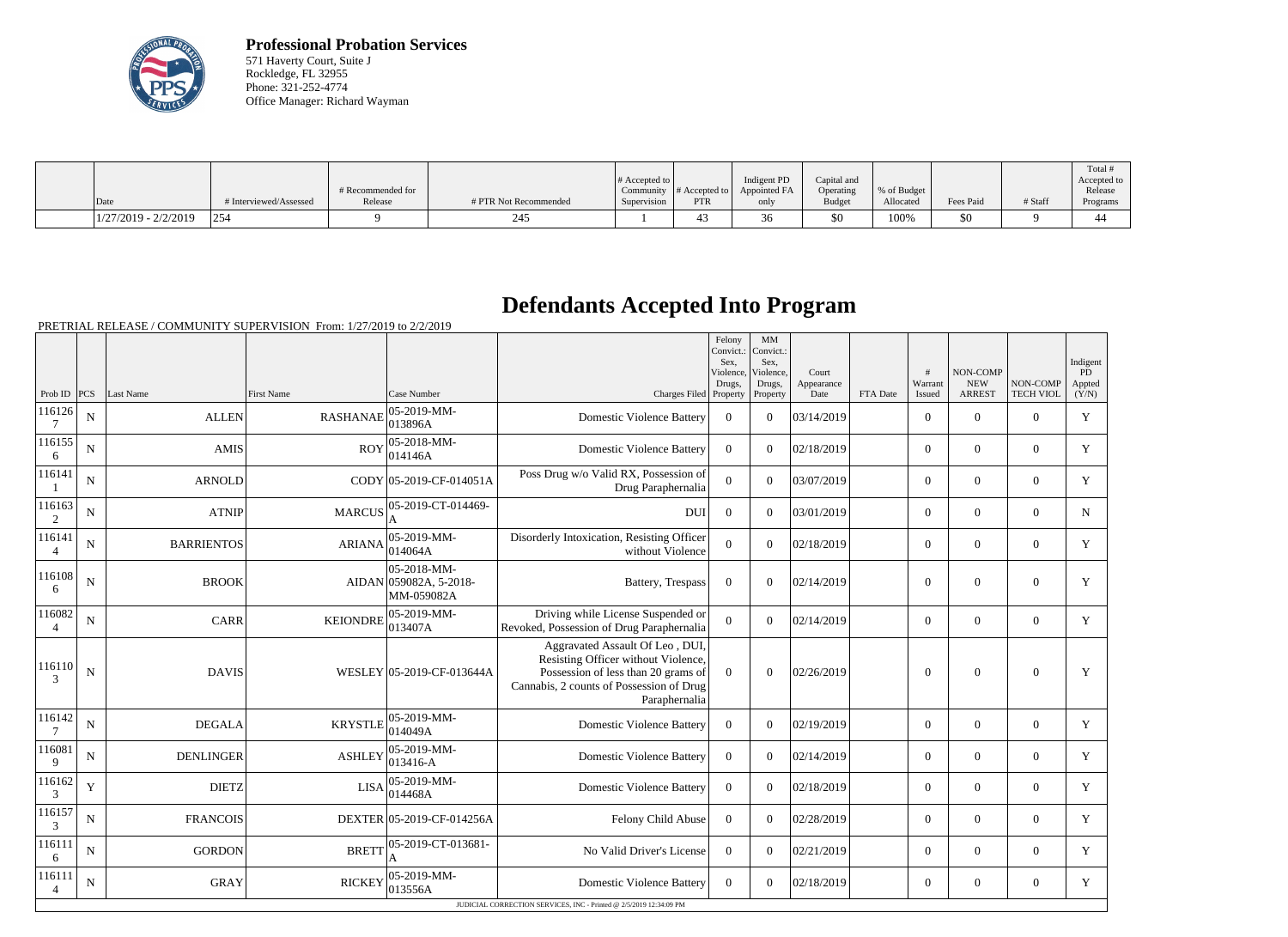## **Defendants Accepted Into Program**

PRETRIAL RELEASE / COMMUNITY SUPERVISION From: 1/27/2019 to 2/2/2019

|                          |             |                   |                 |                                 |                                                                                                                                          | Felony<br>Convict.: | $\mathbf{M}\mathbf{M}$<br>Convict.: |                    |          |                   |                             |                       |                 |
|--------------------------|-------------|-------------------|-----------------|---------------------------------|------------------------------------------------------------------------------------------------------------------------------------------|---------------------|-------------------------------------|--------------------|----------|-------------------|-----------------------------|-----------------------|-----------------|
|                          |             |                   |                 |                                 |                                                                                                                                          | Sex.<br>Violence,   | Sex,<br>Violence,                   | Court              |          |                   | NON-COMP                    |                       | Indigent<br>PD  |
| Prob ID $ PCS $          |             | Last Name         | First Name      | Case Number                     | Charges Filed Property                                                                                                                   | Drugs,              | Drugs,<br>Property                  | Appearance<br>Date | FTA Date | Warrant<br>Issued | <b>NEW</b><br><b>ARREST</b> | NON-COMP<br>TECH VIOL | Appted<br>(Y/N) |
| 116097<br>$\overline{4}$ | ${\bf N}$   | <b>HADAD</b>      | <b>KEVIN</b>    | 05-2019-MM-<br>013457A          | Domestic Violence Battery, Petit Theft                                                                                                   | $\overline{0}$      | $\overline{0}$                      | 02/18/2019         |          | $\overline{0}$    | $\Omega$                    | $\overline{0}$        | $\mathbf Y$     |
| 116110<br>8              | ${\bf N}$   | <b>HAYNES</b>     | <b>DALE</b>     | 05-2019-MM-<br>013673A          | Driving while License Suspended or<br>Revoked, Possession of Drug Paraphernalia                                                          | $\boldsymbol{0}$    | $\theta$                            | 02/18/2019         |          | $\overline{0}$    | $\overline{0}$              | $\overline{0}$        | Y               |
| 116142<br>9              | ${\bf N}$   | <b>JOHNSON</b>    | <b>SAMANTHA</b> | 05-2019-MM-<br>014057A          | Prostitution, Possession of Drug<br>Paraphernalia                                                                                        | $\overline{0}$      | $\theta$                            | 02/18/2019         |          | $\overline{0}$    | $\theta$                    | $\overline{0}$        | Y               |
| 116112<br>2              | ${\bf N}$   | <b>KING</b>       |                 | ERIK 05-2019-CF-013647A         | 2 counts of Possession of Drug<br>Paraphernalia                                                                                          | $\mathbf{0}$        | $\theta$                            | 02/26/2019         |          | $\overline{0}$    | $\overline{0}$              | $\overline{0}$        | ${\bf N}$       |
| 116156<br>8              | $\mathbf N$ | <b>KNOWLES</b>    |                 | TAVI 05-2018-CF-012389A         | <b>ON-SITE VOP: Resisting Arrest With</b><br>Violence                                                                                    | $\theta$            | $\theta$                            | 03/11/2019         |          | $\overline{0}$    | $\Omega$                    | $\overline{0}$        | $\mathbf Y$     |
| 116157                   | ${\bf N}$   | <b>KNOWLES</b>    | <b>TAVI</b>     | 05-2019-MM-<br>014288A          | <b>Domestic Violence Battery</b>                                                                                                         | $\Omega$            | $\theta$                            | 02/18/2019         |          | $\overline{0}$    | $\overline{0}$              | $\overline{0}$        | Y               |
| 116101<br>5              | ${\bf N}$   | <b>KRONENBURG</b> | <b>KEVIN</b>    | 05-2019-CT-013645-<br>A         | Driving while License Suspended or<br>Revoked                                                                                            | $\theta$            | $\theta$                            | 02/21/2019         |          | $\overline{0}$    | $\theta$                    | $\overline{0}$        | $\mathbf N$     |
| 116153                   | ${\bf N}$   | MAAG              | <b>KAYLA</b>    | 05-2019-MM-<br>014285-A         | Possession of less than 20 grams of<br>Cannabis                                                                                          | $\mathbf{0}$        | $\theta$                            | 03/01/2019         |          | $\overline{0}$    | $\overline{0}$              | $\overline{0}$        | ${\bf N}$       |
| 116143<br>$\overline{4}$ | $\mathbf N$ | <b>MANSFIELD</b>  | <b>SARAH</b>    | 05-2019-MM-<br>014056-A         | Prostitution                                                                                                                             | $\overline{0}$      | $\theta$                            | 02/18/2019         |          | $\overline{0}$    | $\Omega$                    | $\overline{0}$        | Y               |
| 116082<br>2              | $\mathbf N$ | <b>MCCORMICK</b>  |                 | MARYANN 05-2019-CT-013421A      | DUI Accompanied by a Person Under 18<br><b>YOA</b>                                                                                       | $\boldsymbol{0}$    | $\theta$                            | 02/11/2019         |          | $\overline{0}$    | $\overline{0}$              | $\overline{0}$        | $\mathbf Y$     |
| 116097<br>9              | ${\bf N}$   | <b>MILLER</b>     | <b>DEANNA</b>   | 05-2019-MM-<br>$013453 - A$     | <b>Domestic Violence Battery</b>                                                                                                         | $\overline{0}$      | $\theta$                            | 02/21/2019         |          | $\overline{0}$    | $\theta$                    | $\overline{0}$        | Y               |
| 116143<br>6              | ${\bf N}$   | <b>NICKEL</b>     |                 | MARK 05-2019-CT-014079A         | Driving While License Susp/Cancel/Rev -<br>2nd Offense                                                                                   | $\boldsymbol{0}$    | $\theta$                            | 02/21/2019         |          | $\overline{0}$    | $\overline{0}$              | $\overline{0}$        | Y               |
| 116141<br>5              | ${\bf N}$   | <b>PARRISH</b>    | <b>VENISHA</b>  | 05-2019-MM-<br>014055-A         | Prostitution                                                                                                                             | $\overline{0}$      | $\theta$                            | 02/01/2019         |          | $\overline{0}$    | $\Omega$                    | $\overline{0}$        | Y               |
| 116082<br>8              | ${\bf N}$   | PAZ               |                 | JOHNART 05-2019-CT-013435A      | <b>DUI</b>                                                                                                                               | $\overline{0}$      | $\theta$                            | 02/21/2019         |          | $\overline{0}$    | $\overline{0}$              | $\overline{0}$        | Y               |
| 116082<br>9              | ${\bf N}$   | <b>POTTER</b>     |                 | SHERYL $05-2019-MM-$<br>013406A | <b>Domestic Violence Battery</b>                                                                                                         | $\bf{0}$            | $\overline{0}$                      | 02/18/2019         |          | $\overline{0}$    | $\overline{0}$              | $\overline{0}$        | Y               |
| 116112<br>5              | ${\bf N}$   | <b>RAY</b>        | <b>WENDY</b>    | 05-2019-MM-<br>013672A          | Trespass after warning, 2 CTS MISUSE<br>911 EMER SYSTEM, Criminal Mischief<br>General                                                    | $\overline{0}$      | $\overline{0}$                      | 02/18/2019         |          | $\boldsymbol{0}$  | $\overline{0}$              | $\overline{0}$        | $\mathbf Y$     |
| 116098<br>3              | ${\bf N}$   | <b>RHODES</b>     | <b>SALLY</b>    | 05-2019-MM-<br>013454A          | <b>Domestic Violence Battery</b>                                                                                                         | $\overline{0}$      | $\boldsymbol{0}$                    | 02/18/2019         |          | $\overline{0}$    | $\overline{0}$              | $\overline{0}$        | Y               |
| 116157<br>5              | ${\bf N}$   | <b>SANCHEZ</b>    |                 | ERIC 05-2019-CF-014245A         | <b>Traffic Stolen Property</b>                                                                                                           | $\overline{0}$      | $\overline{0}$                      | 02/28/2019         |          | $\overline{0}$    | $\boldsymbol{0}$            | $\boldsymbol{0}$      | Y               |
| 116143                   | ${\bf N}$   | <b>SARGEANT</b>   |                 | PAUL 05-2019-CF-014066A         | Possession of Cocaine, Possession of Drug<br>Paraphernalia                                                                               | $\mathbf{0}$        | $\boldsymbol{0}$                    | 02/28/2019         |          | $\overline{0}$    | $\overline{0}$              | $\overline{0}$        | ${\bf N}$       |
| 116081<br>6              | ${\bf N}$   | <b>SHERMAN</b>    |                 | KAYLEE 05-2019-CF-013423A       | <b>Grand Theft</b>                                                                                                                       | $\overline{0}$      | $\overline{0}$                      | 02/26/2019         |          | $\boldsymbol{0}$  | $\mathbf{0}$                | $\boldsymbol{0}$      | Y               |
| 116081<br>8              | ${\bf N}$   | <b>SHERMAN</b>    | <b>KAYLEE</b>   | 05-2019-MM-<br>013419A          | Retail Theft                                                                                                                             | $\overline{0}$      | $\boldsymbol{0}$                    | 02/18/2019         |          | $\overline{0}$    | $\overline{0}$              | $\overline{0}$        | $\mathbf N$     |
| 116112                   | ${\bf N}$   | <b>SHULTZ</b>     |                 | ASHLEY 05-2019-CF-013650A       | Possession of Methamphetamine,<br>Possession of Drug Paraphernalia<br>JUDICIAL CORRECTION SERVICES, INC - Printed @ 2/5/2019 12:34:09 PM | $\boldsymbol{0}$    | $\overline{0}$                      | 02/26/2019         |          | $\boldsymbol{0}$  | $\mathbf{0}$                | $\overline{0}$        | Y               |